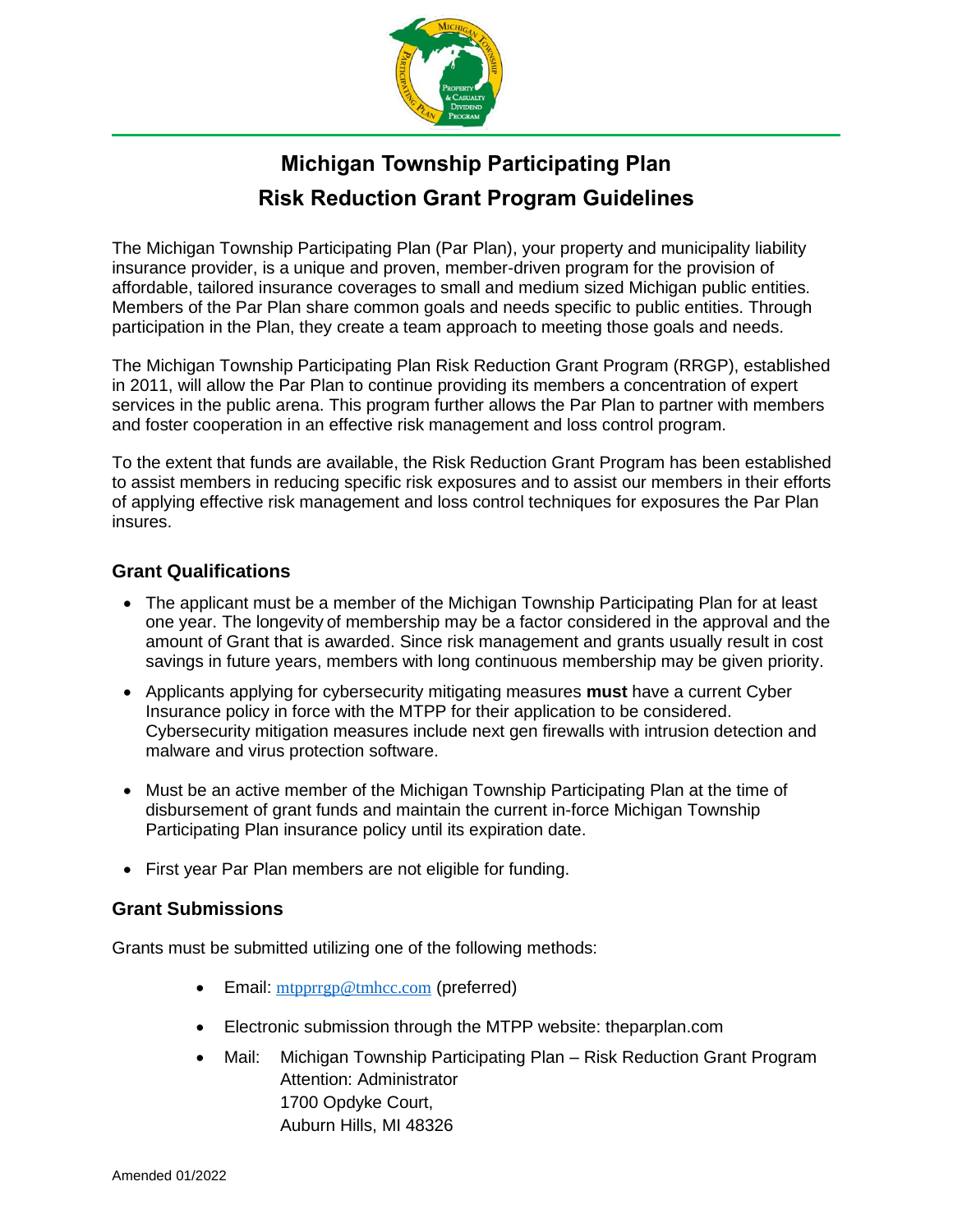

## **Grant Selection Criteria**

- The proposed grant request must present an approach which may provide a unique and innovative solution to assist the member in their efforts of applying effective risk management and loss control techniques covered by the Par Plan program.
- The impact of the grant request must be identifiable and measurable. The grant must have a positive benefit to cost ratio; the project should demonstrate a measurable and realistic outcome to an exposure(s) and must not duplicate similar efforts already undertaken by the member. The budget for the grant request must be realistic and accompanied by supporting data.
- The plan of action must have a high probability of assisting or reducing the exposure(s). Statistics or other available data demonstrating the severity or extent of the exposure(s) being addressed will enhance the possibility of receiving the grant.

## **This Program Does Not Participate in Funding the Following**

• The RRGP is not intended to supplement local funding when member budgets should cover the cost of financing a governmental operation. Funding for items that may be used to enhance your ability to service the community or to remain compliant, with state or federal statutes, will also, *not* be considered.

Examples of non-funded items:

- o AEDs
- $\circ$  Jaws of Life
- o Infrared cameras
- o Fencing
- o Sidewalks
- o Keyless entry systems
- o Bullet-proof glass
- o Training mannequins
- o Building and ground improvements/maintenance
- o Drones
- o This Grant is not allowed for reimbursement of prior expenditures
- $\circ$  The Par Plan does not provide Workers Compensation to its member entities and therefore will not consider grants related to this type of exposure
- Members who have received a grant from the most recent grant cycle if otherwise eligible, may apply, however they may be given a lower priority by the Par Plan.

### **Projects with a Maximum Award**

- Security video camera systems maximum award of \$2,500
- Sewer cameras –maximum award of \$2,500
- Fire/EMS and Law Enforcement Training by a licensed  $3<sup>rd</sup>$  party –maximum award of \$1,200
- ADA accessibility improvements maximum award of \$2500 with an aggregate amount of \$7500 in a 10-year period.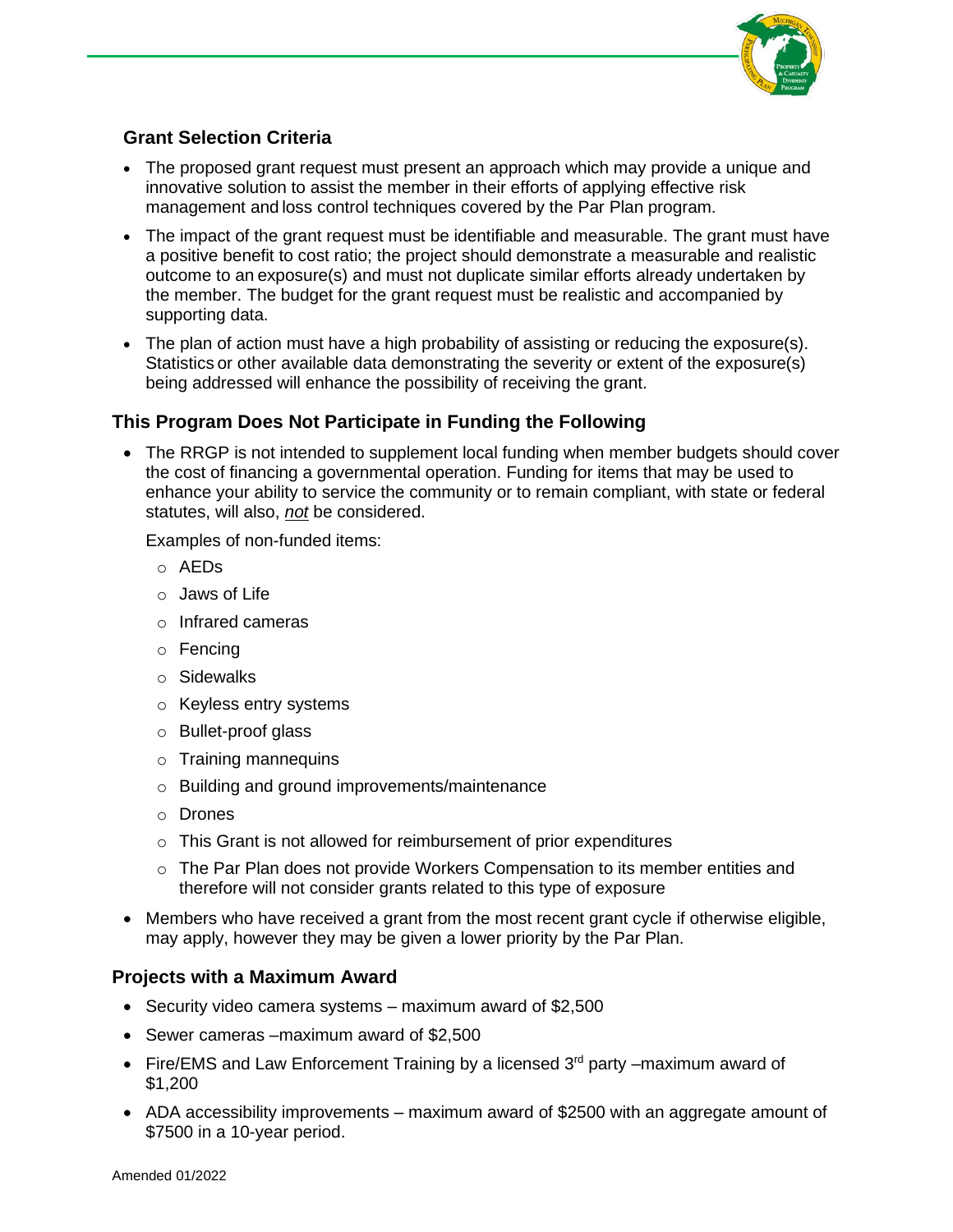

- Howler Sirens maximum award of \$1,200
- Planning/Zoning Training by a licensed 3rd party –maximum award of \$1,200

#### **Grant Request Process**

- 1. Every grant request must name a project manager who will administer the funds, be knowledgeable in the total project, and serve as a contact for the Par Plan.
- 2. The applicant may only apply for one grant per grant cycle however, your application will not be considered unless all materials have been submitted to close the file on the previously awarded grant by the application deadline of the current grant cycle. (i.e. A grant was awarded for Cycle 19, an application was submitted for Cycle 20, the Cycle 20 application will not be considered unless all materials to close out the cycle 19 grant were received prior to the application deadline for Cycle 20 grants)
- 3. An official MTPP Grant application must be completed. Members must provide a complete description of the proposed grant request including copy(s) of contractor/vendor itemized bids for the project. Data and information documenting the exposure must be presented. Supporting facts and statistics must be attributed to their sources. The description must include the project's goals and plan of action or activities to be used in accomplishing the goals, objectives, and expected results. Attachments may be included to further communicate the scope and benefits of the project
- 4. A current signed and dated resolution specific to the grant cycle request approved by your member entity board/governing body must be submitted with the application. Resolutions submitted without a signature will invalidate your application.
- 5. A projected start-up date and completion date shall be provided. If such dates cannot be firmly established, an estimate of the start and completion dates must be included. If awarded a grant, the project must not start until after the award is granted. The portion of the project for which the applicant is seeking RRGP assistance shall be stated, identifying funding by other sources, if applicable.
- 6. All information requested must be answered and pages must be numbered consecutively. If an item is not applicable to the project, the applicant should state a reason why the item(s) is not applicable.
- 7. Applicants give the RRGP permission to use photographs or video either taken by the Par Plan or provided by the grantee of the project or program and its participants for promotion and/or advertising related to the RRGP activities.
- 8. Your submission may be made via website submission, U.S. mail or e-mail. If submission is by US mail, an un- bound original must be received no later than the due date. If your submission is by e-mail it must be sent as a pdf or jpeg attachment. The E-mail subject line must be titled "RRGP Application" and received no later than the due date.